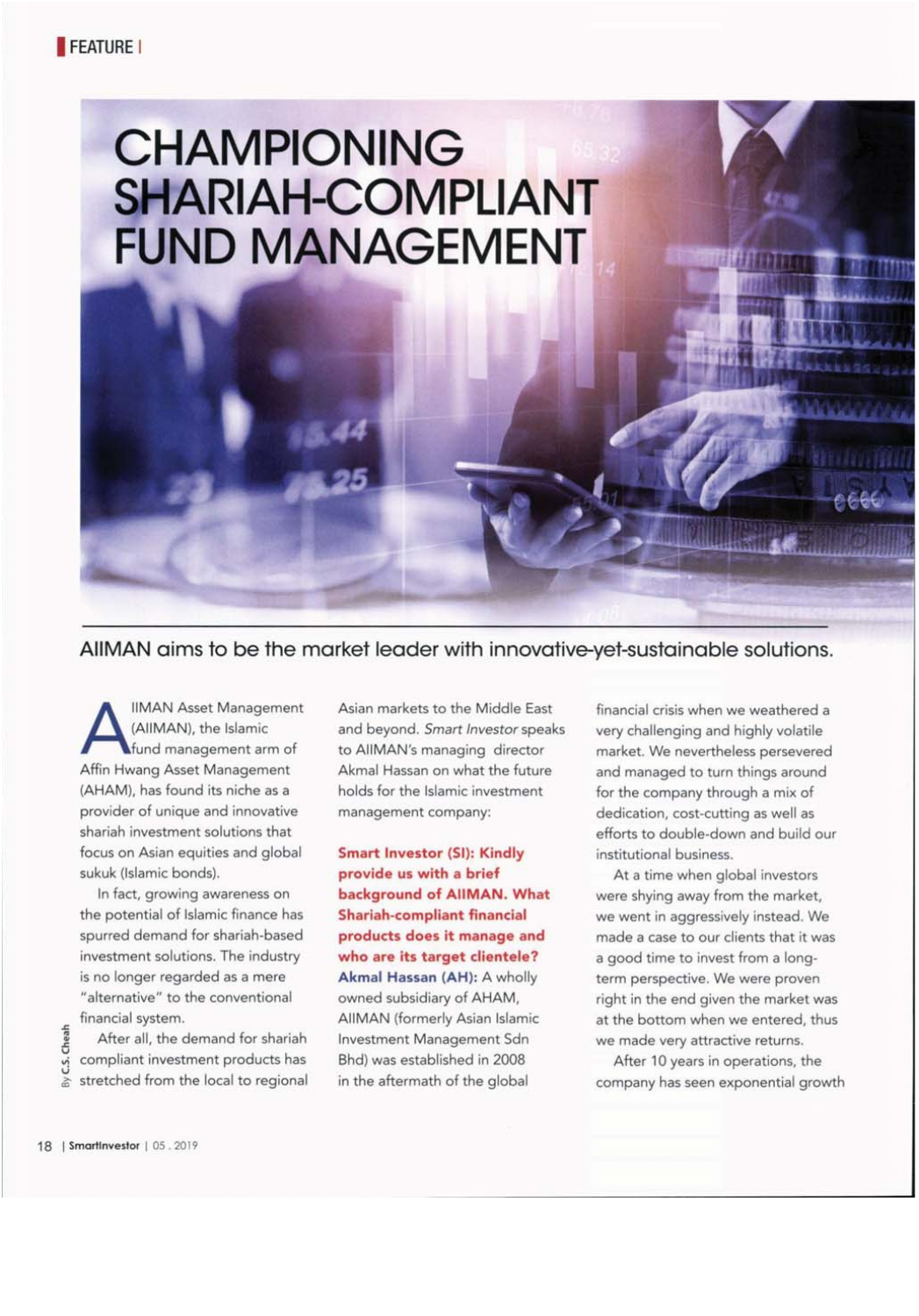through the years with its total assets under administration (AUA) reaching RM14.68 bil as of end-March this year from just RM700 mil when we first started.

We are now looking for new avenues of expansion while at the same time, laying down the next key plank of growth for AllMAN in line with its vision to become a one-stop shariah-based investment provider.

## **SI: Kindly comment on AIIMAN's** investment philosophy or unique value proposition which distinguishes it from other Islamic asset management companies.

AH: AllMAN's investment philosophy is consistent with that of our parent company AHAM, which is to deliver absolute return performance through different economic-cycles for our clients (not just merely outperforming the benchmark).

We invest according to our conviction which encompasses stock selection, fixed income securities selection, and asset allocation decisions. We subscribe to the philosophy of investing in what we know and are guided by fundamental and valuation factors.

We look to differentiate ourselves from the rest of the Islamic fund management players in the industry through innovative-yet-sustainable solutions. We don't want to jump into the bandwagon by just innovating for the sake of it.

Instead, we strive to identify gaps in the market while introducing solutions that meet our investor's needs for consistent returns through a shariah-compliant structure.

Our strong parentage link with AHAM also distinguishes us from

other players in the industry. By leveraging on the strength of our parent company's wide distribution network and sales channels. we are able to serve the needs of the market more quickly by

meeting the demand of investors.

**Akmal Hassan** 

**SI: AIIMAN has recently** acquired a unit trust management company (UTMC) licence that allows it to produce, market and distribute its own unit trust funds. Does this mean AIIMAN will be aggressively rolling out innovative retail products in the near future given the dearth of shariah-compliant offerings in the marketplace?

AH: After being a predominantly institutional player, we made our foray into the retail market after receiving regulatory approval with the granting of the UTMC license late last year.

Having launched our maiden fund, the Aiiman Asia Pacific (ex-Japan) Dividend Fund, in February 2019, our efforts are currently focused on expanding the size of the fund. We hope to raise the fund size to RM100 mil within next year by leveraging on the growing demand for shariah investment solutions.

Having said that, we are readying a pipeline of product offerings that are unique to the

market. We aim to differentiate ourselves by conducting a

product gap analysis as well as gauging demand first before launching any new fund.

> We don't want to offer products that have the same investment proposition, Instead, we aim to offer solutions that can help investors diversify their portfolios

to build their wealth sustainably through a shariah-compliant investment structure.

#### SI: Kindly elaborate on the Aliman Asia Pacific (ex-Japan) Dividend Fund and its features. What are the opportunities for investors in Asia?

AH: We believe the fund's focus on dividend yielding securities and potential dividend leaders within the shariah space makes it an attractive proposition to investors especially in this current market environment that is highly volatile.

Investors would benefit from an added source of diversification in addition to having a stable income stream in the medium- to long-term.

The Fund's shariah additional screening filters also puts emphasis on businesses with low gearing levels and stable cashflows to ensure that the Fund's holdings are composed of resilient counters with strong cashflow generation that has the ability to sustain dividend pay-out.

Despite the slower global growth, Asia is the fastest growing region with projected annual growth rate of 6.4% per annum (p.a.) for the next five years (2019-2023). Asia remains